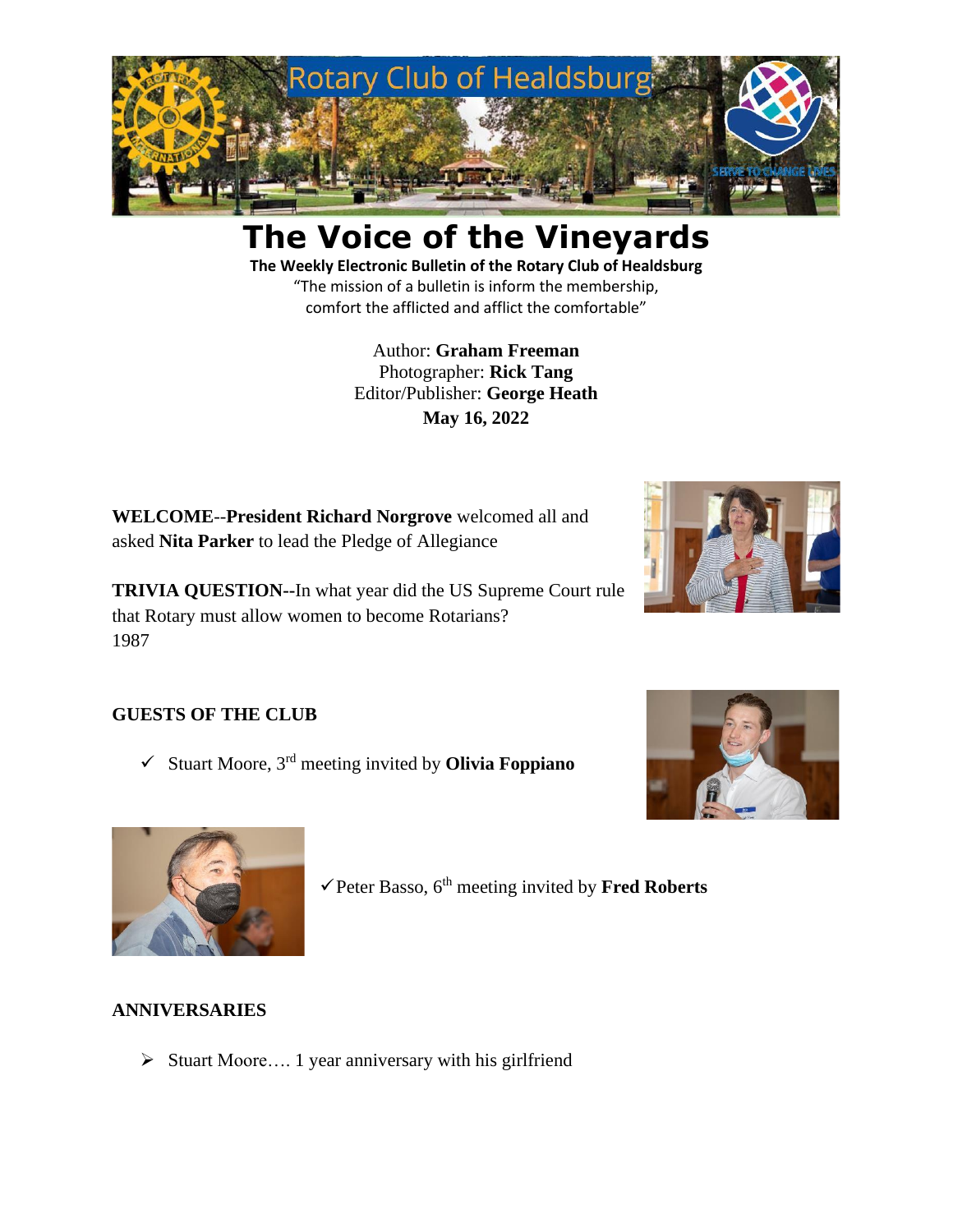## **BIRTHDAYS**

• **Jerry Ogden**…burned popcorn in the microwave, installed another low flow toilet. 82 years! Donated \$82.



• Alissa (Interact member) turned 16 last week in Texas

## **HAPPY \$\$\$'S**



❖ **Jim Westfall**, back from Hawaii. Donated ??? Gifts for **Prez Richard**… pineapple salt and pepper-shakers plus a hula doll.

❖ **Fred Roberts** … happy he woke up! Daughter turned 39. Donated \$39 to the Club







❖ **Brent Stanley** donated \$??? to the Club

❖ **Henk Peeters** dinner with **Ric Helthall--** \$25 to **Ric's** Paul Harris.

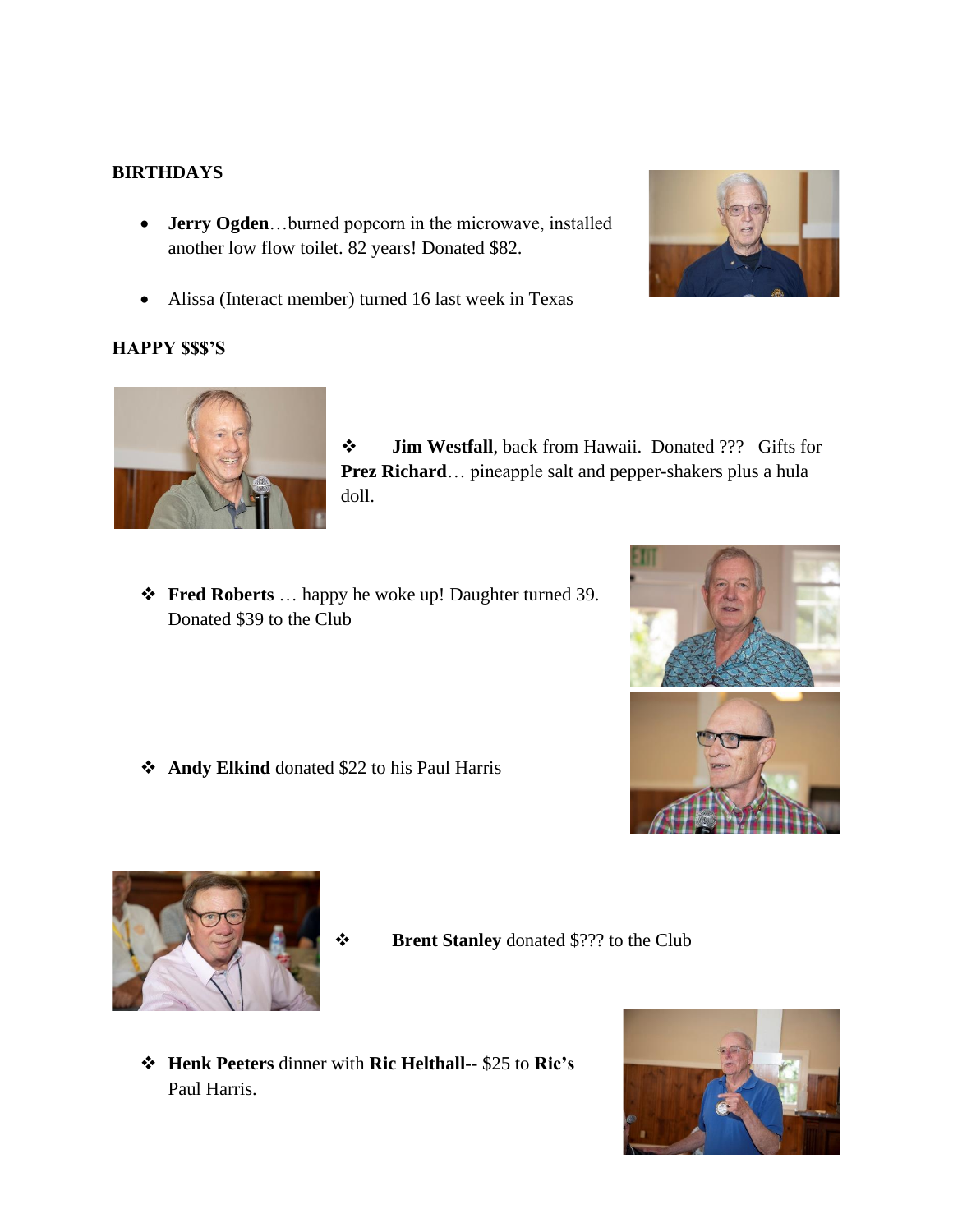

- ❖ **Mel Schatz** finished up a 2-year renovation to house!! \$50 donated to his Paul Harris
- ❖ **Emily Martin** hosted Pinot dinner with 21 guests. Donated \$21 to Paul Harris



❖ Rotarians not wearing pins: \$5 each to the Club **Joe Sobolewski, Tom Cleland, Henk Peeters, Brent Stanley, Paul Jones, Cathy King and Emily Martin**

## **ANNOUNCEMENTS**



**Cathy King** updated the Ukraine Calendar project. Over 4 \$25,000 raised so far with more to come. **Dave Anderson** raised another \$1,015 plus \$1,150 from calendars sales to Geyserville Chamber of Commerce

**↓** Rotary SCARC dinner in Petaluma on May 26



Brandt's beach BBQ …. **Paul Jones** on June 4÷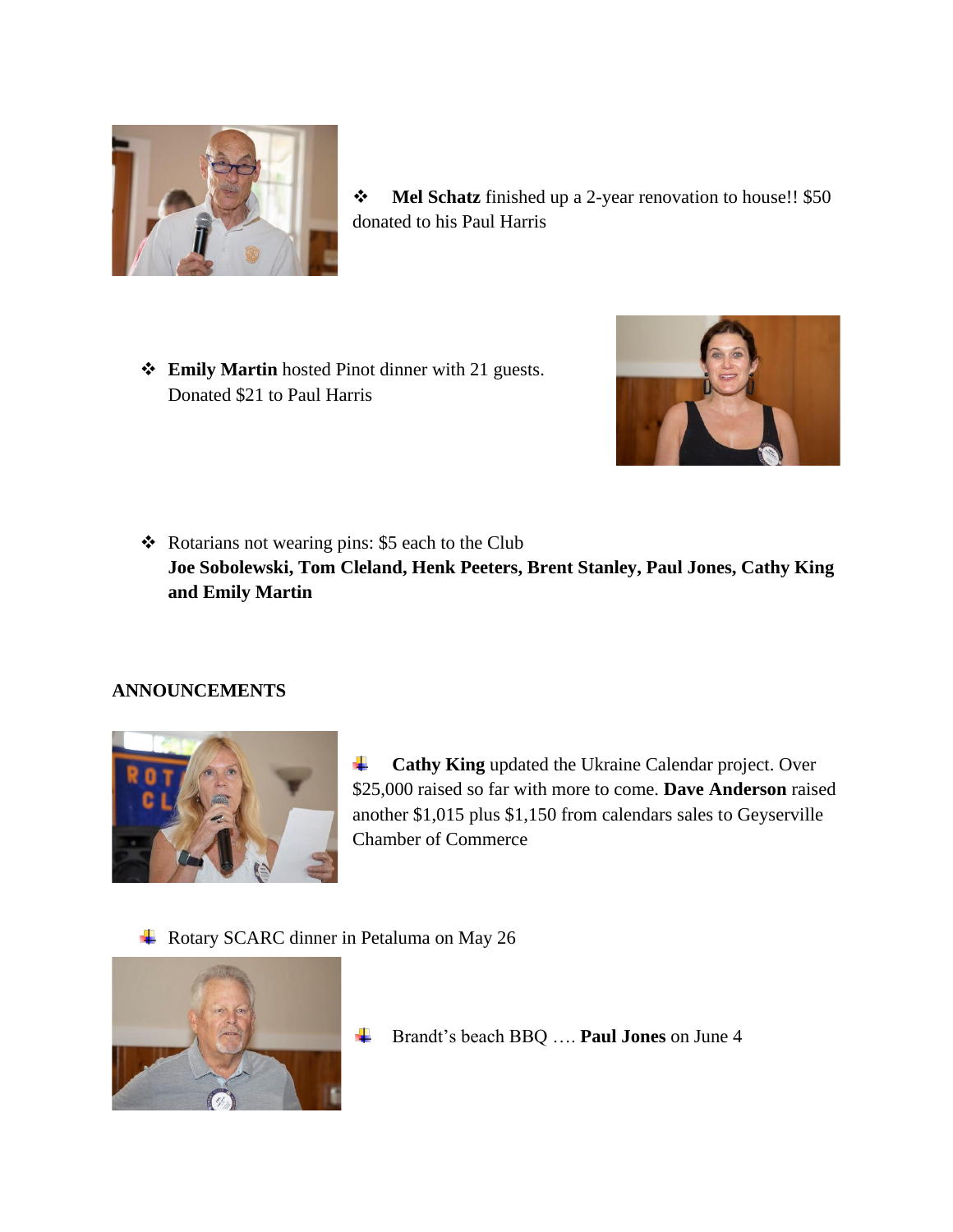- FFA Parade …. **Rich Bottarini** and **Fred Roberts**. Backyard of Healdsburg Museum for the BBQ. Need more members to sign up and bring appetizers, ice chest etc
- Assembling at around 4 pm. **John Avakian** bringing his Model T to lead the parade.

## **PAUL HARRIS AWARDS**

**Dick Cochran** presented the latest Paul Harris awards to:

- $\checkmark$  **Jerry Ogden** accepted the Paul Harris + 1 award
- $\checkmark$  **Jim Brenton** received his Paul Harris + 1 award
- ✓ **Joe Sobolewski** was awarded his Paul Harris +2 award

#### **TODAY'S PROGRAM:**

#### **1. Are you smarter than a High School Student??**

- Who won the NBA scoring title this year? Joe Allenby
- What was Kanye West debut album? The College Dropout
- What is the syncretic blending of two religious groups….Religious syncretism
- Who is Lightree's best man at his wedding? Michael



- What is the force of gravity on earth? 9.8 m/sec squared
- In what year was the Declaration on Independence signed ? 1776
- What was Tokyo previously called? Ito
- In lbs, how much does the earth weigh? 13.17 billion trillion lbs!
- What is the difference between a white and black hole in outer space? White hole allows everything to escape.
- What poison do apple seeds contain? Cyanide
- What is Harry Potter's middle name? James
- Who is the greatest basketball player of all times? Michael Jordan
- Who won the MVP award in the NFL in 2021? Aaron Rodgers
- What Island did Darwin go to study evolution? Galapagos
- What is Drake's most played song on Spotify?
- When was the first Interact formed? 1962